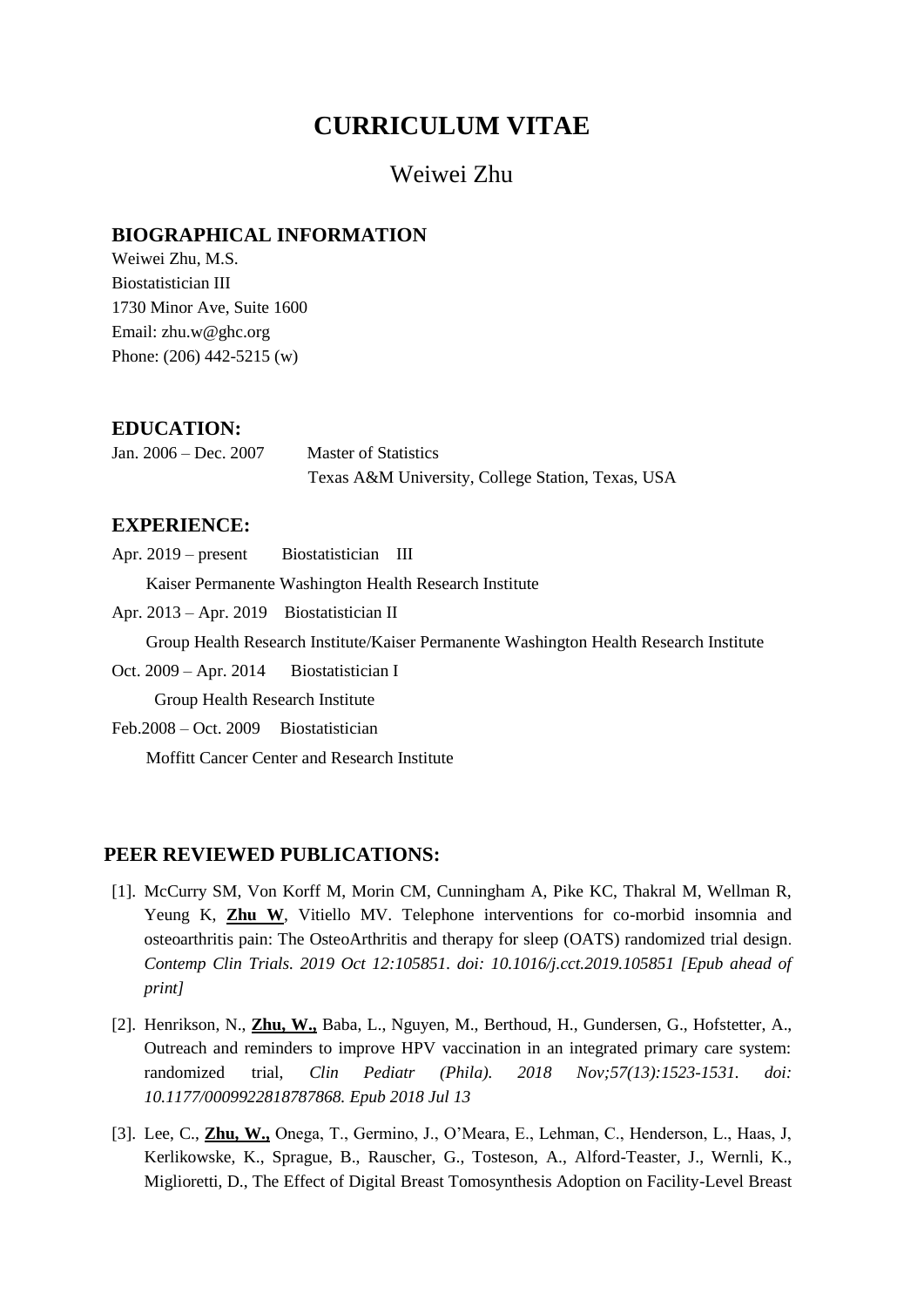Cancer Screening Volume, *[AJR Am J Roentgenol.](https://www.ncbi.nlm.nih.gov/pubmed/?term=The+Effect+of+Digital+Breast+Tomosynthesis+Adoption+on+Facility-Level+Breast+Cancer+Screening+Volume) 2018 Nov;211(5):957-963. doi: 10.2214/AJR.17.19350. Epub 2018 Sep 20.*

- [4]. Groeneweg, M., Forrester, S. Arnold, B., Palazzo, L., **Zhu, W.,** Yoon, P., Scearce, T., One-Year Outcomes of an Integrated Multiple Sclerosis Disease Management Program, *Jouranl of Manag Care Spec Pharm. 2018 May;24(5):458-463. doi: 10.18553/jmcp.2018.24.5.458.*
- [5]. Braithwaite, D., Miglioretti, D., **Zhu, W.,** Demb, J., Dietz, A., Sprague, B., Tice, J., Onega, T., Henderson, L., Walter, L., Kerlikowske, K., Family History and Breast Cancer Risk Among Older Women in the Breast Cancer Surveillance Consortium Cohort, *JAMA Intern Med. 2018;178(4):494-501. doi:10.1001/jamainternmed.2017.8642*
- [6]. Onega T, **Zhu W.,** Weiss JE, Goodrich M, Tosteson ANA, DeMartini W, Virnig B, Henderson L, Buist DSM, Wernli K, Kerlikowske K, Hubbard R, Preoperative breast MRI and mortality among older women with breast cancer, *Breast Cancer Research and Treatment, 2018 Mar 7. doi: 10.1007/s10549-018-4732-z. [Epub ahead of print]*
- [7]. Miles, R., Wan, F., Onega,T., Lenderink-Carpenter, A. , O'Meara, E., **Zhu, W.,** Henderson, L. , Haas, J., Hill,D. , Tosteson, A., Wernli, K., Alford-Teaster, J., Lee, J., Lehman, C., Lee, C., Underutilization of Supplemental MRI Screening Among Patients at High Breast Cancer Risk, *Journal of Womens Health (Larchmt). 2018 Jan 17. doi: 10.1089/jwh.2017.6623. [Epub ahead of print]*
- [8]. Henderson, L., Hubbard, R., **Zhu, W.,** Weiss J.,Wernli, K., Goodrich, M., Kerlikowske, K., DeMartini, W., Ozanne, E., Onega, T., Pre-operative breast MRI use by breast density and family history of breast cancer, *J Womens Health (Larchmt). 2018 Jan 15. doi: 10.1089/jwh.2017.6428. [Epub ahead of print]*
- [9]. Onega., T., Weiss, J., Goodrich, M**., Zhu, W.,** DeMartini, W., Kerlikowske, K., Ozanne, E., Tosteson, A., Henderson, L., Buist, D., Wernli, K., Herschorn, S., Hotaling, E., O'Donoghue, C., Hubbard, R., Relationship Between Preoperative Breast MRI and Surgical Treatment of Non-Metastatic Breast Cancer, *J Surg Oncol. 2017 Nov 11. doi: 10.1002/jso.24796*
- [10]. Migligretti, D., **Zhu, W.,** Kerlikowske, K., Sprague BL, Onega, T., Buist, D., Henderson, L., Smith, RA., Breast Tumor Prognostic Characteristics and Biennial vs Annual Mammography, Age, and Menopausal Status. *JAMA Oncol. Published online October 20, 2015. doi:10.1001/jamaoncol.2015.3084*
- [11].Kerlikowske K., **Zhu W.,** Tosteston A.N.A., Sprague BL, Tice JA, Lehman CD, Miglioretti DL. Identifying Women with Dense Breasts at High Risk of Interval Cancers. *Ann Intern Med. 2015;162(10):673-681. doi:10.7326/M14-1465*
- [12].Henderson, L., Hubbard, R., Sprague, B., **Zhu, W.,** Kerlikowske, K., Increased risk of developing breast cancer after a false positive screening mammogram. *Cancer Epidemiol Biomarkers Prev. 2015;24(12):1882-9. doi: 10.1158/1055-9965.EPI-15-0623.*
- [13].Chubak J, Onega T, **Zhu W,** Buist DS, Hubbard RA.; An electronic health record-based algorithm to ascertain the date of second breast cancer events.; *Med Care. 2015 Apr 3. [Epub ahead of print].*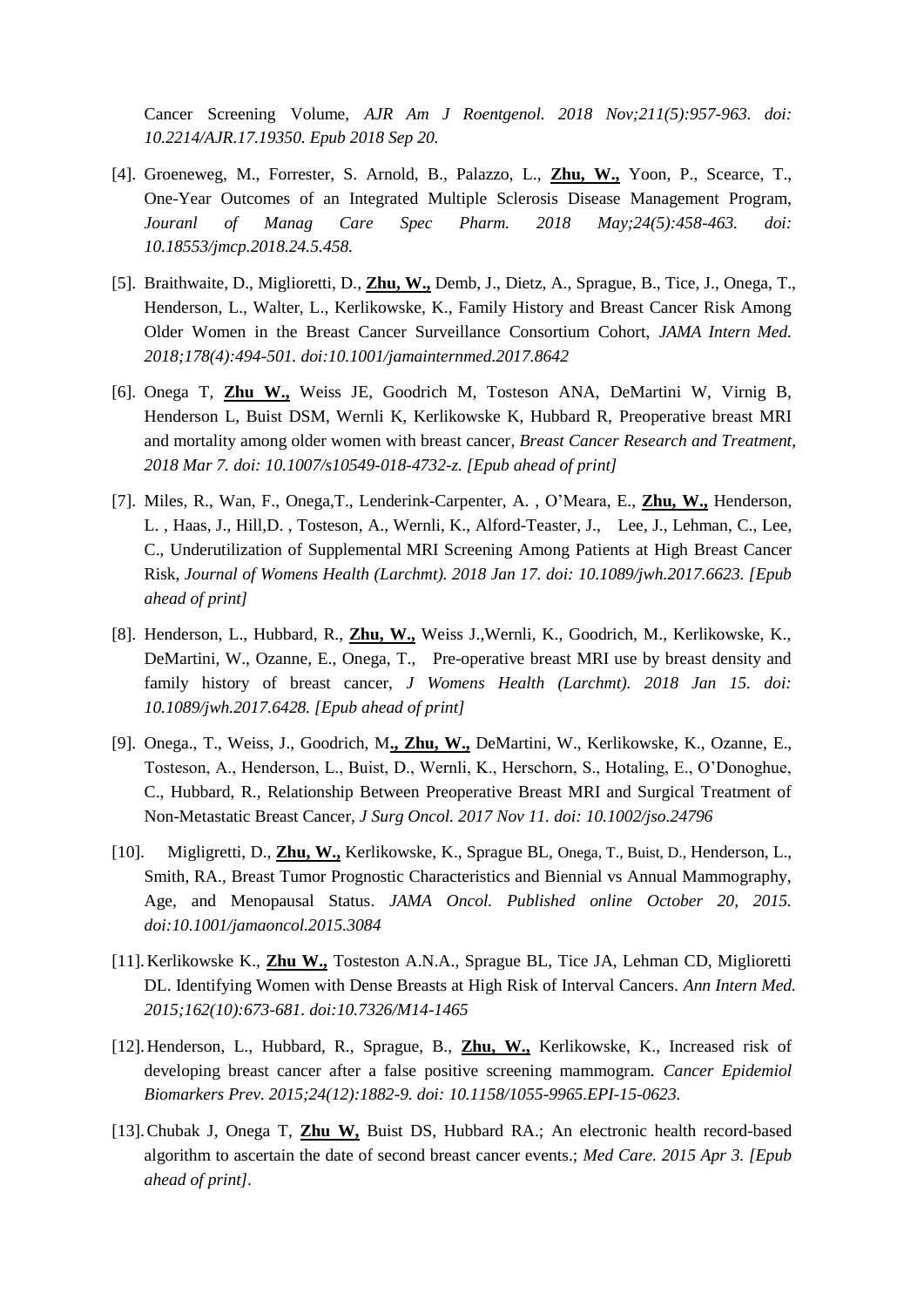- [14]. Hubbard, R., Benjamin-Johnson, R., Onega, T., Smith-Bindman, R., **Zhu W.,** Fenton JJ. Classification accuracy of claims based methods for identifying providers failing to meet performance targets. *Stat Med. 2015 Jan 15;34(1):93-105. doi: 10.1002/sim.6318. Epub 2014 Oct 10.*
- [15]. Hubbard, R., **Zhu, W.,** Balch, S., Onega, T., Fenton, J., Identification of abnormal screening mammogram interpretation using Medicare claims data. *[Health Serv Res.](http://www.ncbi.nlm.nih.gov/pubmed/24976519) 2014 Jun 28. doi: 10.1111/1475-6773.12194. [Epub ahead of print]*
- [16]. Fenton, J., **Zhu, W.,** Balch, S., Smith-Bindman, R., Lindfors, K., Fishman, P., Hubbard, R., Distinguishing Screening from Diagnostic Mammograms using Medicare Claims Data. *Medical Care, 2032 Aug 23. [Epub ahead of print]*
- [17]. O'Meara, E., **Zhu, W.,** Hubbard, R., Kerlikowske, K., Braithwaite, d., Dittus, K., Geller, B., Weaver, D., Wernli, K., Miglioretti, DL. Mammographic screening interval in relation to tumor characteristics and false-positive risk by race/ethnicity and age. *Cancer*, *2013 Aug 26. doi: 10.1002/cncr.28310. [Epub ahead of print]*
- [18]. Dittus, K., Geller, B., Weaver, D., Kerlikowske, K., **Zhu, W.,** Hubbard, R., Braithwaite, D., O'Meara, E., Miglioretti, D., Impact of Mammography Screening Interval on Breast Cancer Characteristics of Women with Different Body Mass Index. *[Journal of general Intern Med.](http://www.ncbi.nlm.nih.gov/pubmed/?term=Impact+of+Mammography+Screening+Interval+on+Breast+Cancer+Characteristics+of+Women+with+Different+Body+Mass+Index) 2013 Jun 13. [Epub ahead of print]*
- [19]. Fenton JJ, Onega T, **Zhu W,** Balch S, Smith-Bindman R, Henderson L, Sprague BL, Kerlikowske K, Hubbard RA.; Validation of a Medicare claims-based algorithm for identifying breast cancers detected at screening mammography.*; Med Care. 2013 Aug 6 [Epub ahead of print].*
- [20]. Kerlikowske, K., **Zhu, W.,** Hubbard, R., Geller, B., Dittus, K., Braithwaite, D., Werni, K., Miglioretti, DL, O'Meara, E., Benefits and Harms of Screening Mammography Frequency by Age, Breast Density, Postmenopausal Hormone Therapy. *2013 May 13;173(9):807-16. doi: 10.1001/jamainternmed.2013.307.*
- [21]. Hubbard, R., **Zhu, W.,** Horbyluk, R., Karliner, L., Sprague, B., Henderson, L., Lee, D., Onega, T., Buist, D., Sweet, A., Diagnostic imaging and biopsy pathways following abnormal screen-film and digital screening mammography. *[Breast Cancer Res Treat.](http://www.ncbi.nlm.nih.gov/pubmed/23471650) 2013 Apr;138(3):879-87. doi: 10.1007/s10549-013-2466-5. Epub 2013 Mar 8*
- [22]. Braithwaite, D., **Zhu, W.,** Hubbard, R., O'Meara, E., Migligretti, D., Geller, B., Dittus, K., Moore, Dan., Wernli, K., Mandelblatt, J., Kerlikowske, K., Screening outcomes in older U.S. women undergoing multiple mammograms in community practice: does interval, age or comorbidity score affect tumor characteristics or false positive rates? *2013 Mar 6;105(5):334-41. doi: 10.1093/jnci/djs645. Epub 2013 Feb 5.*
- [23]. Henderson, L., Onega, T., Hubbard, R., **Zhu, W.**, Tosteson, A, Buist, D., Fishman, P., Assessing health care use and cost consequences of a new screening modality: the case of digital mammography. *Medical Care. 2012 Dec;50(12).*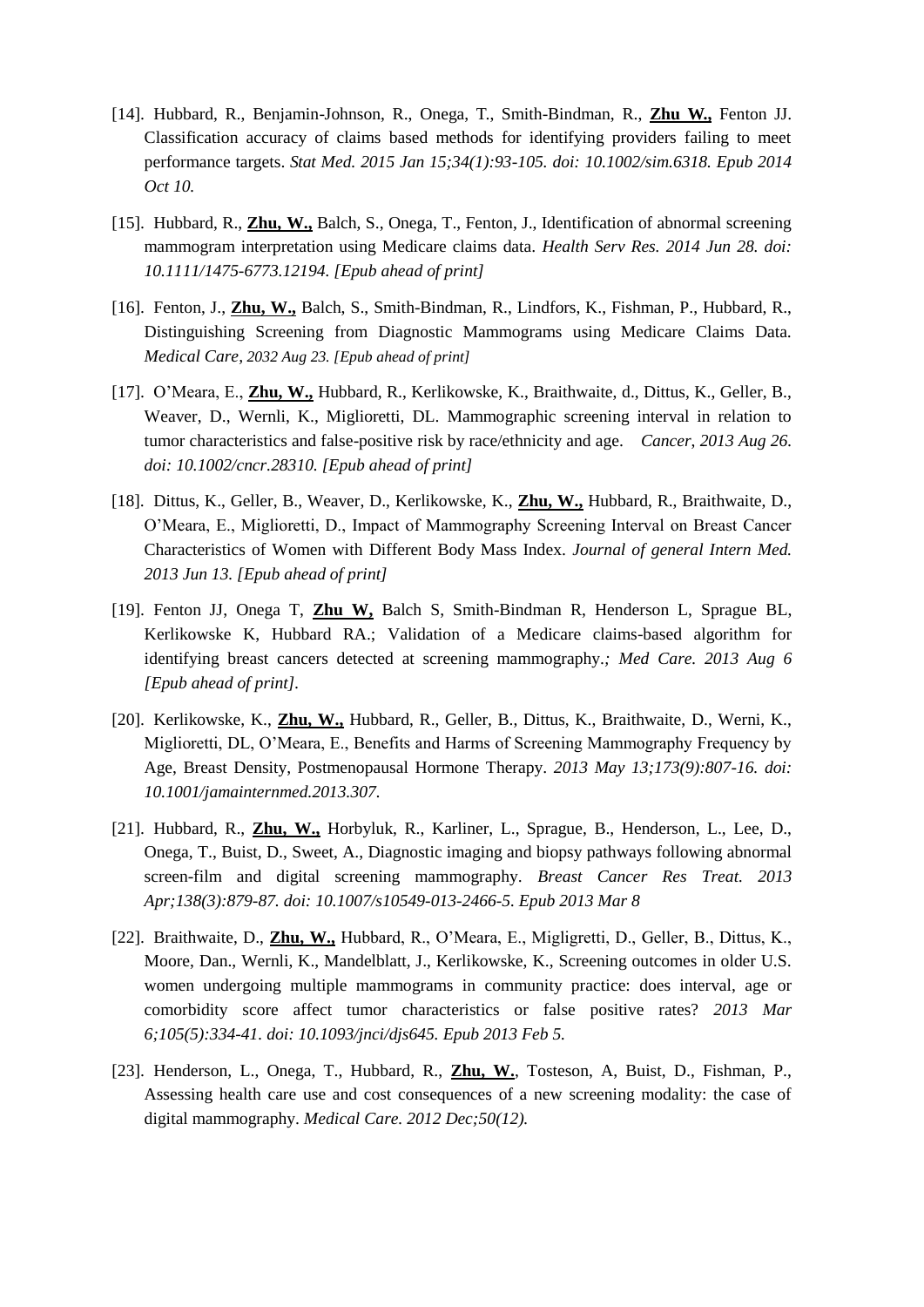- [24]. Hubbard, R., **Zhu, W.,** Onega, T., Fishman, P., Henderson, L., Tosteson, A., Buist, D., Effects of digital mammography uptake on downstream breast-related care among older women. *Medical Care. 2012 Dec;50(12):1053-9.*
- [25]. Cook, A., Elmore, J., **Zhu, W.,** Jackson, S., Carney, P., Flowers, C., Onega, T., Geller, B., Rosenberg, R., Miglioretti, DL, Mammographic interpretation: radiologists' ability to accurately estimate their performance and compare it with that of their peers. *AMERICAN JOURNAL OF ROENTGENOLOGY. 2012 Sep;199(3):695-702.*
- [26]. Yasmeen, S., Hubbard, R., Romano, P., **Zhu, W.,** Geller, B., Onega, T., Yankaskas, B., Miglioretti, DL, Kerlikowske, K., Risk of Advanced Stage Breast Cancer Among Older Women with Comorbidities. *Cancer Epidemiology, Biomarkers & Prevention. 2012 Sep;21(9):1510-9. Epub 2012 Jun 28*
- [27]. Fenton, J., **Zhu, W.,** Balch, S., Smith-Bindman, R., Lindfors, K., Fishman, P., Hubbard, R., External Validation of Medicare Claims for Digital Mammography and Computer-Aided Detection. *Cancer Epidemiology, Biomarkers & Prevention. 2012 Aug;21(8):1344-7. Epub 2012 Jun 13*
- [28]. Mahajan K, Coppola D, Chen YA, **Zhu W.,** Lawrence HR, Lawrence NJ, Mahajan NP. Ack1 tyrosine kinase activation correlates with pancreatic cancer progression. *Am J Pathol. 2012 Apr;180(4):1386-1393.*
- [29]. Shan, L., Chen, YA., Davis, L., Han, G., **Zhu, W.,** Molina, A., Arango, H., LaPolla, J., Hoffman, M., Sellers, T., Kirby, T., Nicosia, S., Sutphen, R., Measurement of Phospholipids Improves Diagnostic Accuracy in Ovarian Cancer. *PLos ONE. 2012;7(10): e46846. doi: 10.1371/journal.pone.0046846. Epub 2012 Oct 17*
- [30]. Hubbard, R., Kerlikowske, K., Flower, C., Yankaskas, B., **Zhu, W.,** Miglioretti, DL, Cumulative risk of false-positive recall or biopsy recommendation after 10 years of screening mammography. *Ann Intern Med. 2011;155(8):481-92.*
- [31]. Bello, C.M., Yu, D., Komrokji R.S., **Zhu, W.,** Wetzstein, G.A., List A.F. and Lancet, J.E., Outcomes after induction chemotherapy in patients with acute myeloid leukemia arising from myelodysplastic syndrome. *Cancer. 2011 Apr 1;117(7):1463-9. Epub 2010 Nov 8*
- [32]. Kharfan-Dabaja, MA, Chavez, JC, Yu, D., **Zhu, W.,** Fernandez-Vertiz, EI, Perkins, J., Shapiro, J., Bookout, R., Perez, L., Fernandez, HF, Komrokji, RS, Lancetf, J., Brand, L., Field, T., Ayala, E., Janssen, W., List, AF, Anasetti, C., Severe hypoalbuminemia at day 90 predicts worse non-relapse mortality and overall survival after allogeneic hematopoietic stem cell transplantation for acute myeloid leukemia and myelodysplastic syndrome. *Biol Blood Marrow Transplant. 2010 Jul*
- [33]. Mahajan, K., Challa, S., Coppola, D., Lawtence, H., Luo, Y., Gevariya, H., **Zhu, W.,** Chen, Y., Lawtence, N., Mahajan, N., Effect of Ack1 Tyrosine Kinase Inhibitor on Ligand-Independent Androgen Receptior Activity. Prostate. *2010 Sep;70(12):1274-1285*.
- [34]. Hunter, S., Love, K., Abdulla, R., **Zhu, W.,** Lee, J., Wells, K., Roetzheim, R., Sun Protection at Elementary Schools, A Cluster Randomized Trial. *JNCI Journal of the National Cancer Institute 2010 102(7):484-492;*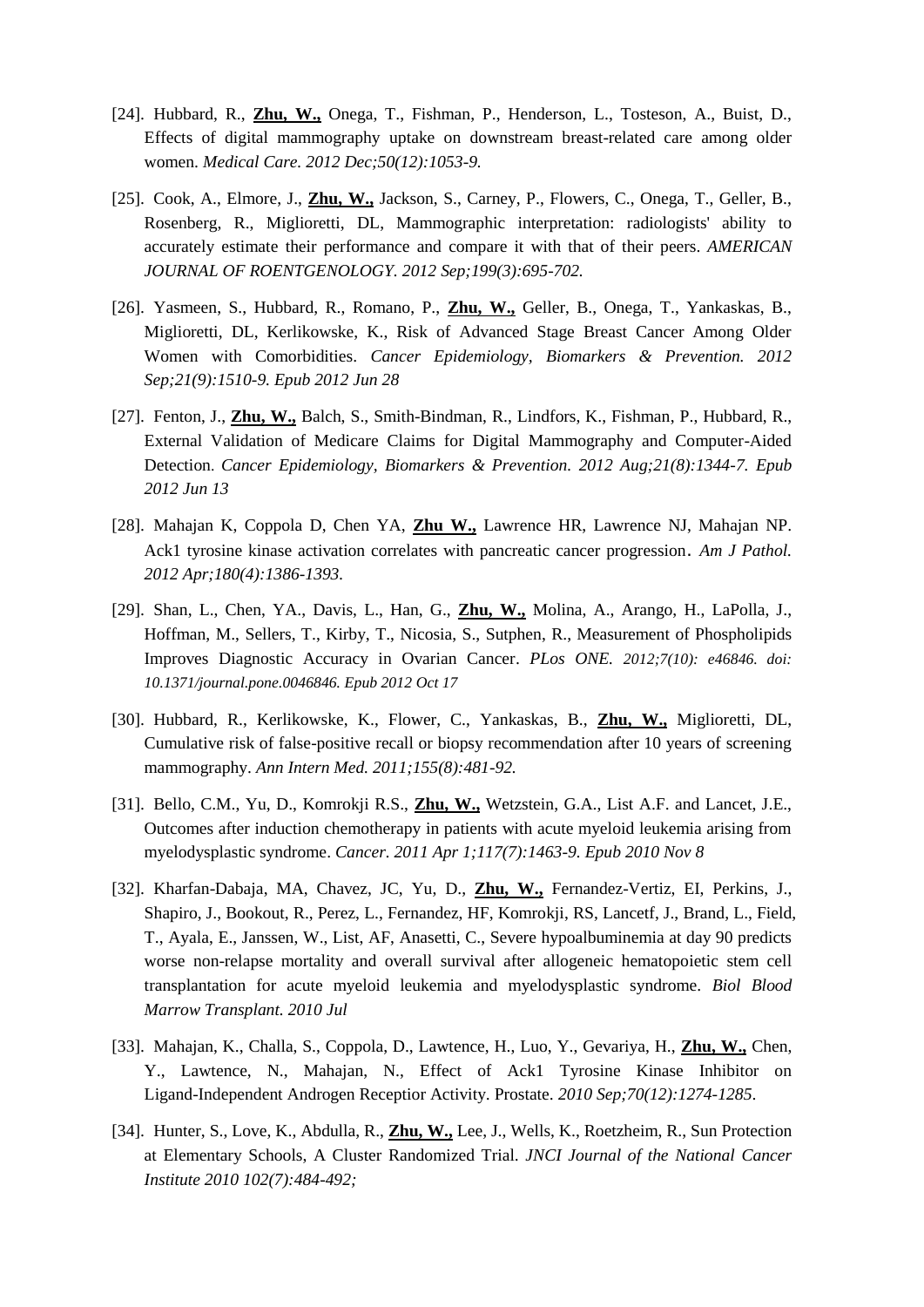- [35]. Mahajan, K., Coppola, D., Challa, S., Fang, B., Chen, YA, **Zhu, W.,** Lopez, AS, Koomen, J., Engelman, RW., Rivera, C., Muraoka-Cook, RS, Cheng, JQ, Schnbrunn, E., Sebti, SM, Earp, HS, Mahajan, NP. Ack1 Mediated AKT/PKB Tyrosine 176 Phosphorylation Regulates Its Activation. *PLoS One. 2010;5(3): e9646. Pmcid: PMC2841635*
- [36]. Wang, W., Lau, R., Yu, D., **Zhu, W.,** Korman, A., Weber, J., PD1 Blockade Reverses the Suppression of Melanoma Antigen-Specific CTL by CD4+CD25Hi Regulatory T cells. *International Immunology, Vol 21, No.9, pp.1065-1077*
- [37]. Möller MG, Pappas-Politis E, Zager JS, Santiago LA, Yu D, Prakash A, Kinal A, Clark GS, **Zhu, W.,** Puleo CA, Glass LG, Messina JL, Sondak VK, Cruse CW: Surgical management of *melanoma-in-situ* using a staged marginal and central excision technique. *Annals of Surgical Oncology, 2009 Jun.16(6): 1456-8*
- [38]. Tanvetyanon, T., Qin, D., Padhya, T., McCaffrey, J., **Zhu, W.,** Boulware, D., DeConti, R., Trotti, A., Outcomes of post-operative concurrent chemoradiotherapy for locally advanced major salivary gland carcinoma. *Archive of Otolaryngology and Head & Neck Surgery, 2009 Jul. 135(7): 687-92*
- [39]. Tanvetyanon, T., Padhya, T., McCaffrey, J., **Zhu, W.,** Boulware, D., Deconti, R., Trotti, A., Prognostic factors for survival after salvage re-irradiation of head and neck cancer. *Journal of Clinical Oncology, Vol 27, No 12*, *2009*

#### **NON-PEER-REVIEWED PUBLICATIONS**

- [1]. Yarborough, B., Boudreau, D., **Zhu, W.,** Janoff, S., Fujii, M., A prospective investigation of the risks of opioid misuse, abuse, and addiction among patients treated with extended-release/long acting (ER/LA) opioids for the treatment of chronic pain, *report of FDA ER/LA Opioid Post-Marketing Requirement Studies, September 2019*
- [2]. Hubbard, R., Milton, J., **Zhu, W.,** Wang, L., Chubak, J., Accounting for Differential Error in Time-to-Event Analyses Using Imperfect Electronic Health Record-Derived Endpoints, *In book: New Advances in Statistics and Data Science, pp.239-255*
- [3]. Yarborough, B., Boudreau, D., Green, C., **Zhu, W.,** Janoff, S., Fujii, M., Glass, A., A prospective investigation of the risks of opioid misuse, abuse, and addiction among patients treated with extended-release/long acting (ER/LA) opioids for the treatment of chronic pain, *report of FDA ER/LA Opioid Post-Marketing Requirement Studies, June, 2018*

#### **Selected Poster, Presentation and Conference abstract**

- [1]. Biopsy Following Pre-Operative MRI vs. No MRI by Extent of Density**,** Breast Cancer Surveillance Consortium Annual Meeting (oral presentation), **Zhu, W.,** September 18, 2019
- [2]. Explore diagnostic work-up, biopsy types and biopsy result by site and facility, Breast Cancer Surveillance Consortium Annual Meeting (oral presentation), **Zhu, W.,** September 18, 2019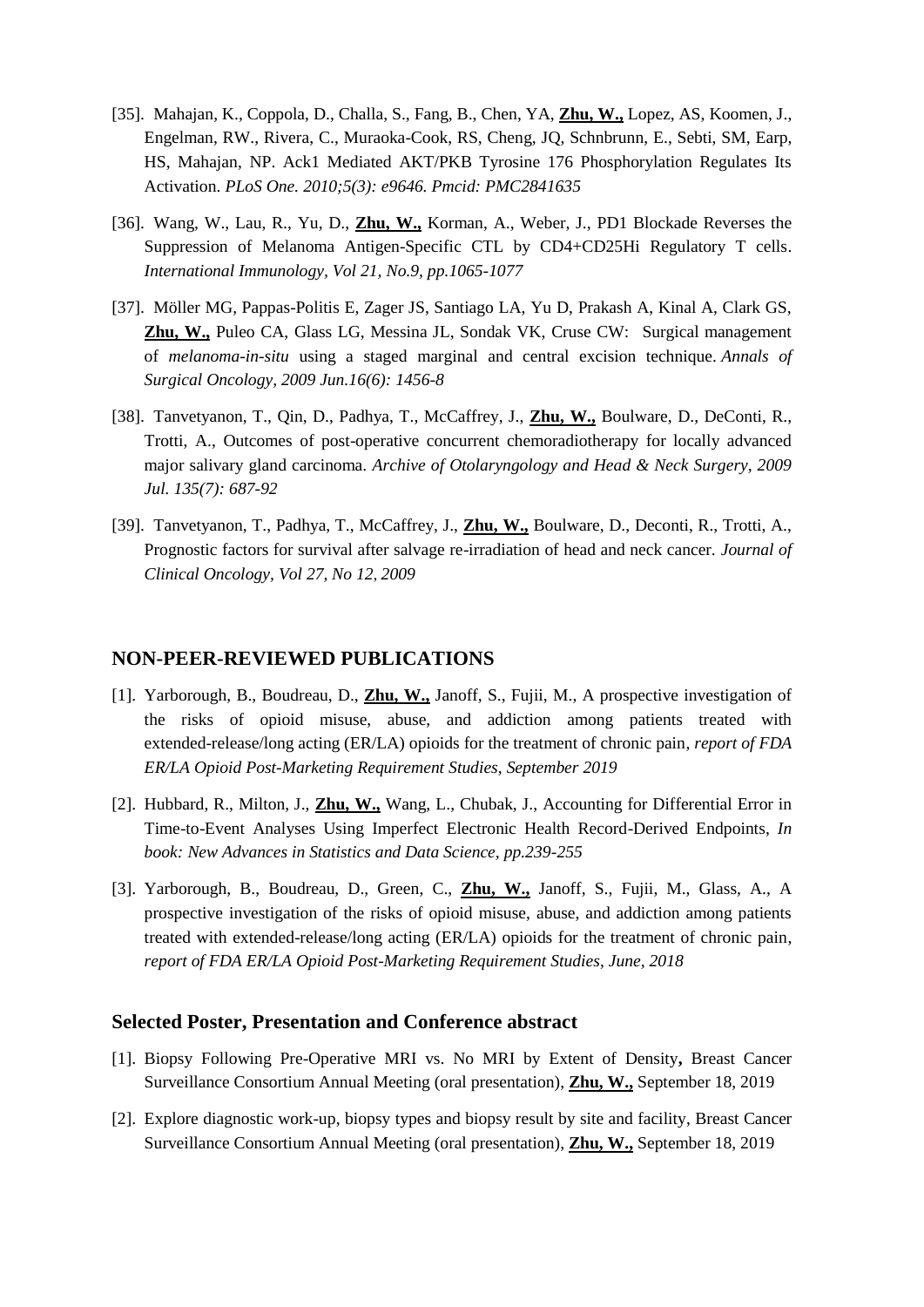- [3]. Common characteristics associated with new chronic ER/LA users and chronic IR/SA users who switch opioid analgesic products, Yarborough, B.,, **Zhu,W.,** Stumbo, S., Ahmendani, B., Andrade, S., Boscarino, J., Clark, R., Cottler, L., Hechter, R., Mudumbai, S., Starrel, J., Boudreau, D., AHSR, 2018
- [4]. Risk of less-favorable breast tumor characteristics with biennial versus annual mammography by age and menopausal status (Poster), **Zhu, W.,** Kaiser Permanente National Oncology Symposium, San Francisco, 2018
- [5]. Mammographic breast density and breast cancer risk in older women, Braithwaite, D., **Zhu, W.,** ASPO, 2018
- [6]. HPV vaccination text-message reminders: parent participation rates (Poster), Nguyen M., **Zhu W.,** Baba L., Berthoud H., Hofstetter A., Henrikson N., ASPO, 2017
- [7]. Health system-based HPV vaccine reminders: randomized trial results (Oral Presentation), Henrikson, N., **Zhu W.,** Nguyen M, Baba, L., Berthoud, H., Hofstetter A., ASPO, 2017
- [8]. HPV Vaccine Promotion Program and Initiation of the HPV Vaccine, Gundersen, G., Henrikson, N., Berthoud, H, Baba, L., **Zhu, W.,** Nguyen, M., CPRG, 2016
- [9]. HPV vaccine pilot: Preliminary findings**,** Henrikson N., Baba, L., Berthoud, H, **Zhu, W.,** Gundersen, G., Nguyen, M., Hofstetter A., KPWHRI faculty meeting, 2016
- [10]. Outcomes of an Integrated Multiple Sclerosis Disease Management Program, Groeneweg, M., **Zhu, W.,** 2016
- [11]. New Variables and Risk Factors from Patient File, Breast Cancer Surveillance Consortium Annual Meeting (oral presentation), **Zhu, W.,** May 21, 2014
- [12].Validation of Medicare Claims Data for Mammography, Breast Cancer Surveillance Consortium Contract Annual Site Visit (oral presentation), **Zhu, W.,** May 15, 2013
- [13]. Patient Risk Factors Over Time (oral presentation), **Zhu, W.,** Breast Cancer Surveillance Consortium Annual Meeting, June 3, 2013
- [14]. Potthast, L., Chowdhary, S., Pan, E., Yu, D., **Zhu, W.,** and Brem, S. The infiltrative, diffuse pattern of recurrence in patients with malignant gliomas treated with bevacizumab. The ASCO Annual Meeting, the American Society of Clinical Oncology, Orlando, FL, May 29-June 2, 2009.
- [15]. Bello, C.M., Yu, D., **Zhu, W.,** Wetzstein, G.A., and Lancet, J.E. Outcomes following induction chemotherapy in patients with AML arising from MDS: analysis of prognostic factors. The ASCO Annual Meeting, the American Society of Clinical Oncology, Orlando, FL, May 29-June 2, 2009.
- [16]. Sarnaik, A.A, Yellin, M., Yu, D., **Zhu, W.,** Weber, J.S. Th17 inducibility predicts freedom from relapse after CTLA-4 blockade for the treatment of metastatic melanoma. The AACR 100th Annual Meeting, the American Association for Cancer Research, Denver, CO, April 18–22, 2009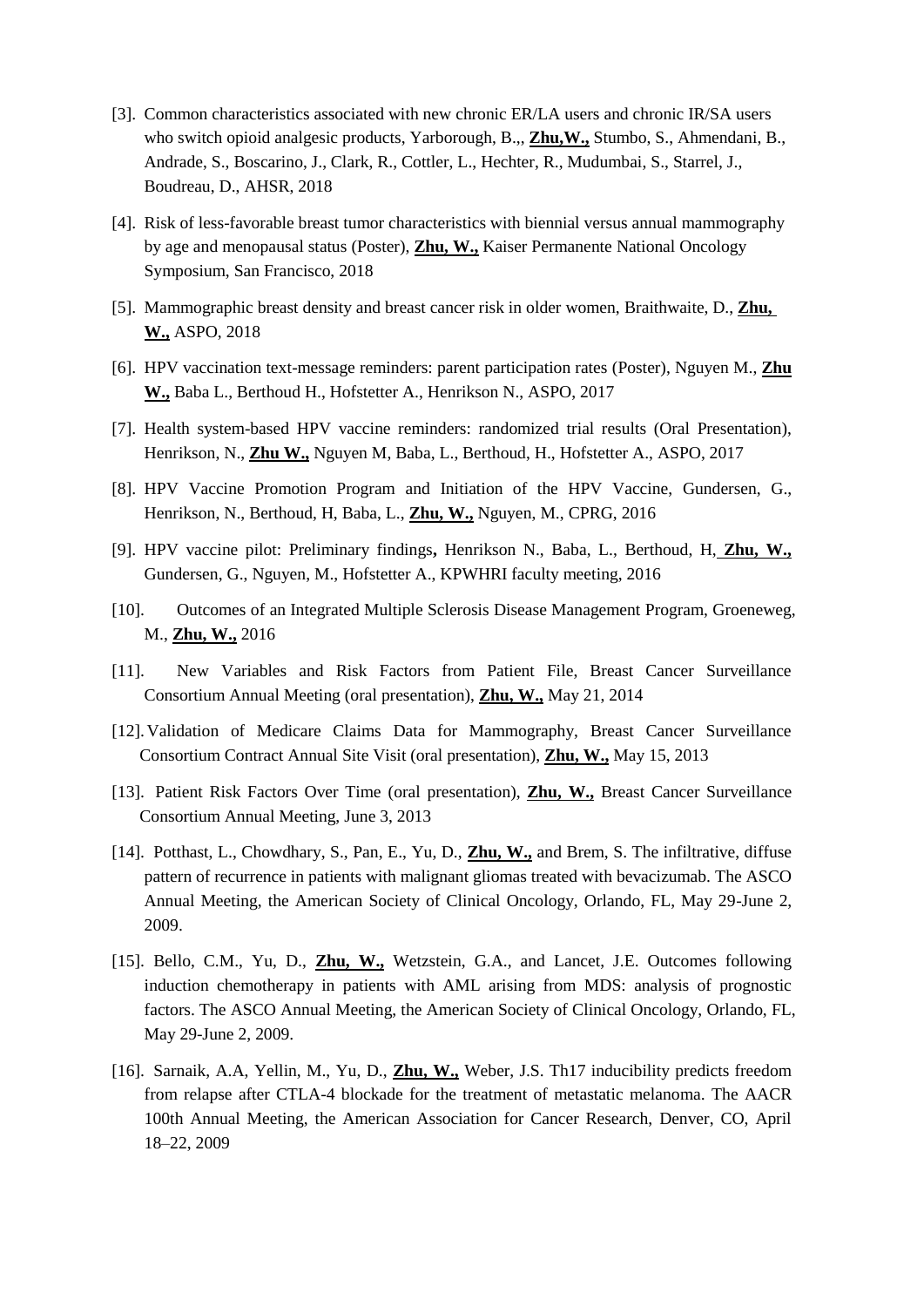- [17]. Gwede, C.K., Thomas, K.B., Tarver, W.L., Quinn, G.P., Yu, D., **Zhu, W.,** Jacobsen, P.B., Dessureault, S., Shibate, D., Healthcare provider discussion of familial risk with colorectal cancer patients. The 33rd Annual Meeting, American Society of Preventive Oncology, Tampa, FL, March 8–10,2009
- [18]. Möller M.G., Nair, R.A., Hodul, P.J., Strosberg, J.R., Yu, D., **Zhu, W.,** Wu, J., Hernandez, J., Kvols, L., Malafa, M., Coppola, D., Nasir, A., Clinical relevance of insulin-like growth factor 1 receptor expression scores in neuroendocrine tumors. The 62nd Annual Cancer Symposium, society of Surgical Oncology, Phoenix, AZ, March 5–8, 2009
- [19]. Kharfan-Dabaja, M.A., Chavez, J.C., Fernandez-Vertiz, E.I., Yu, D., **Zhu, W.,** Perkins, J., Fiels, T., Ayala, E., Fernandez, H.F., Alsina, M., Perez, L., Raychaudhuri, J., Ochoa-Bayona, J.L., Brand, L., Sullivan, D., Anasetti, C., Hypoalbuminemia (<3.0 g/dl) and poor Karnofsky performance (KPS <80) at day 90 are independent predictors of worse non-relapse survival (NRS) and overall survival (OS) in adult allogeneic hematopoietic cell transplantation (allo-HCT) recipients: results of a multivariable analysis. The 2009 BMT Tandem Meetings, American Society for Blood and Marrow Transplantation, Tampa, Fl, February 11-15, 2009
- [20]. Thomas, K.B., Gwede, C.K., Tarver, W., Quinn, G..P., Yu, D., **Zhu, W.,** Jacobsen, P.B., Dessureault, S., Shibata, D., Exploring motivations for disclosure of a colorectal cancer diagnosis to first-degree relatives (FDR) and cancer survivors' perceptions of familial risk to FDRs. The 6th Annual Conference, American Psychosocial Oncology Society, Charlotte, NC, February 5–8, 2009
- [21]. Kharfan-Dabaja, M.A., Chavez, J.C, Fernandez-Vertiz, E.I., Yu, D., **Zhu, W.,** Perkins, J., Fiels, T., Ayala, E., Fernandez, H.F., Alsina, M., Perez, L., Raychaudhuri, J., Ochoa-Bayona, J.L., Brand, L., Sullivan, D., Anasetti, C., Hypoalbuminemia and poor Karnofsky performance score at day 90 following allogeneic hematopoietic stem cell transplantation (allo-HCT) are independent predictors of worse non-relapse survival (NRS) and overall survival (OS): a multivariable analysis approach of various clinical laboratory and pharmacologic parameters. The 50th Annual Meeting, American Society of Hematology, San Francisco, CA, December 6-9, 2008
- [22]. Rackoff, A., Kucera, S., Yu, D., **Zhu, W.,** Barthel, J., How much additional procedure time is required to obtain multiple mucosal surveillance biopsies in patients with Barrett's esophagus? The Annual Scientific Meeting and Postgraduate Course, American College of Gastroenterology, Orlando, FL, October 3-8, 2008
- [23]. Gironda,V., Trotti, A., Stevens, C., **Zhu,W.,** Harris, E., Year-End Evaluation of Radiation Oncology Physicians (YEEROP). American Society for Radiation Oncology 2009 Annual Meeting, Chicago, IL, November 1-5, 2009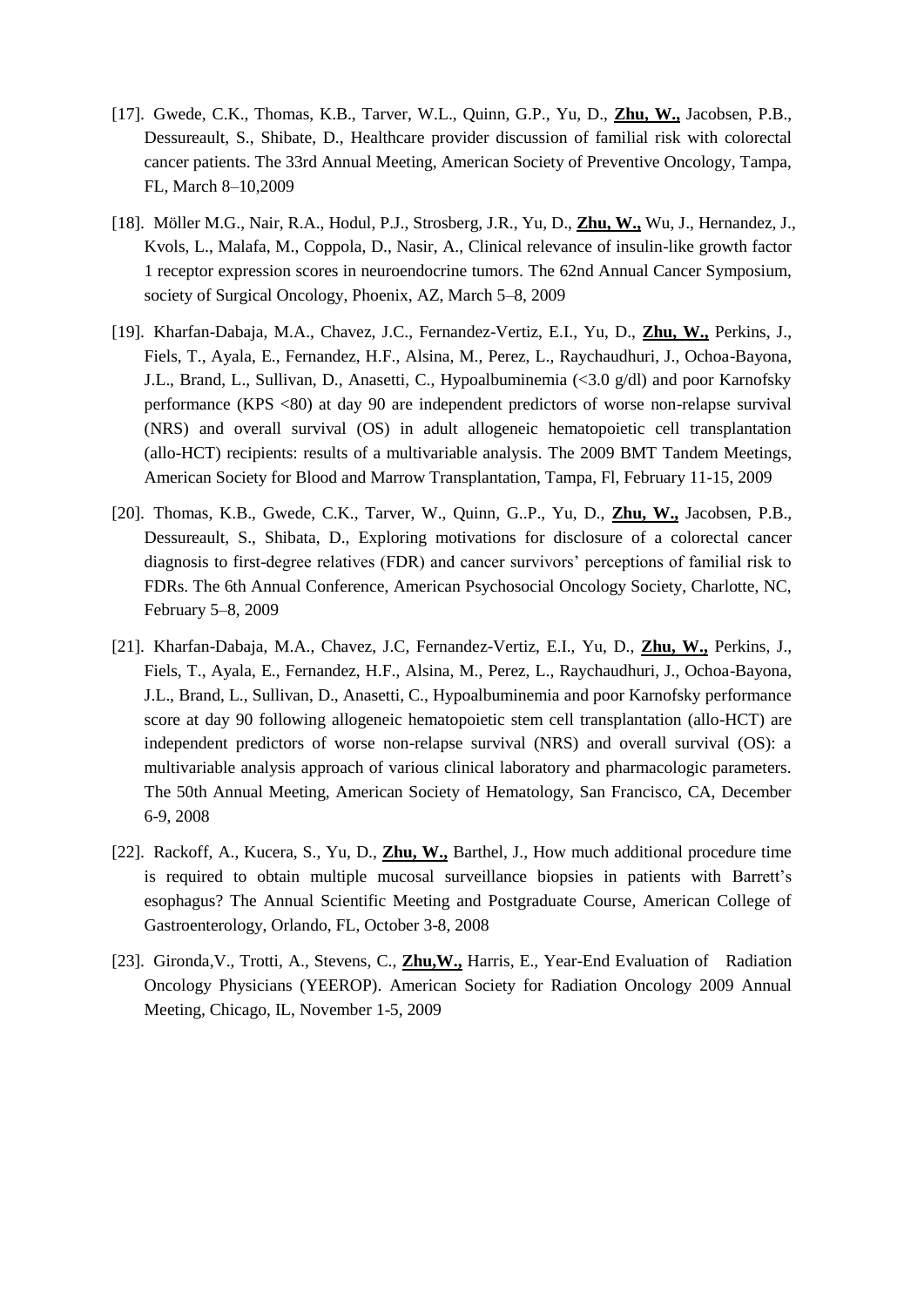#### **PROFESSIONAL DEVELOPMENT WORKSHOPS**

- [1]. Welcome to the Tidyverse: An Introduction to R for Data Science, Symposium on Data Science and Statistics, Bellevue, WA, May 29, 2019
- [2]. Data Visualization, 3rd Seattle Symposium on Health Care Data Analytics, Seattle, WA (Oct. 22-24, 2018)
- [3]. SAS training: Data Manipulation Techniques, Bellevue, WA (Nov. 15-17, 2017)
- [4]. Case Studies in Longitudinal Data Analysis, (Ben French), Summer Institute in Statistics for Clinical Research, Seattle, WA (2017)
- [5]. Full supervised Methods for Statistical Machine Learning (Simon, Noah; Witten, Daniela), Summer Institute in Statistics for Clinical Research, Seattle, WA (2017)
- [6]. Targeted Learning for Data Adaptive Causal Inference in Observational and Randomized Studies ((Mark van der Laan and Susan Gruber), 2nd Seattle Symposium on Health Care Data Analytics, Seattle, WA (Oct. 23-25, 2016)
- [7]. Health care analytics in the presence of big data: Case studies in Python and apache Spark (Debashis Ghosh and Evan Carey), 2nd Seattle Symposium on Health Care Data Analytics, Seattle, WA (Oct. 23-25, 2016)
- [8]. Introduction to structural equation modeling and its applications (Yiu-Fai Yung), JSM, Seattle, WA (Aug 11, 2015)
- [9]. Applied Longitudinal Analysis (Garrett Fitzmaurice), JSM, Seattle, WA (Aug 8, 2015)
- [10]. Development and Evaluation of Risk Prediction Models (Kathleen Kerr), Summer Institute in Statistics for Clinical Research, Seattle, WA (2014)
- [11]. Propensity Score Methods, Models and Adjustment (David A. Stephens), Summer Institute in Statistics for Clinical Research, Seattle, WA (2014)

#### **TEACHING EXPERIENCE:**

Lecturer, "Basic Biostatistics" in Epidemiology 101 courses, March 2019, Kaiser Permanente Washington Health Research Institute

# **PROFESSIONAL SERVICE:**

- [1]. UW biostatistics student seminar (2019)
- [2]. Kaiser Permanente Washington Health Research Institute SAC (2018-2019)
- [3]. Kaiser Permanente Washington Health Research Institute Safety committee (2017 2019)
- [4]. Reviewer for Journal of Preventive Medicine (2018)
- [5]. Reviewer for JAMA Internal Medicine (2018)